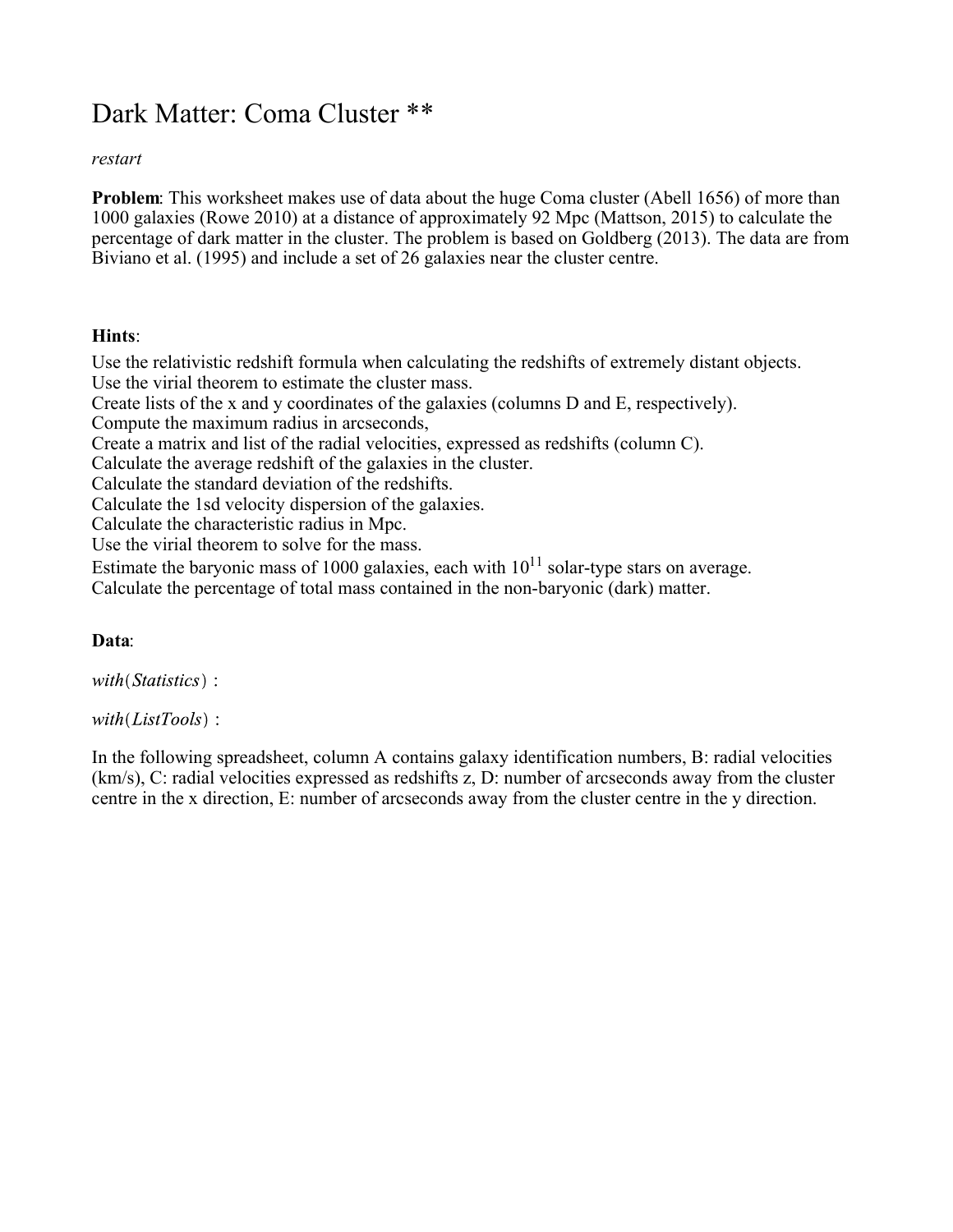| Coma Cluster (selected galaxies near centre) |      |      |          |      |         |
|----------------------------------------------|------|------|----------|------|---------|
|                                              | A    | B    | C        | D    | E       |
| $\mathbf{1}$                                 | 4469 | 7452 | 0.025174 | 1310 | $-1414$ |
| $\overline{2}$                               | 4479 | 5749 | 0.019364 | 1322 | $-1982$ |
| 3                                            | 4522 | 7606 | 0.025701 | 1380 | $-1728$ |
| $\overline{4}$                               | 4535 | 7653 | 0.025862 | 1393 | $-1857$ |
| 5                                            | 4579 | 4915 | 0.016531 | 1451 | $-1396$ |
| 6                                            | 4578 | 5186 | 0.017451 | 1451 | $-2113$ |
| 7                                            | 4597 | 4915 | 0.016531 | 1478 | $-1723$ |
| 8                                            | 4630 | 7335 | 0.024774 | 1525 | $-1721$ |
| 9                                            | 4692 | 8318 | 0.028142 | 1594 | $-1944$ |
| 10                                           | 4714 | 7226 | 0.024401 | 1624 | $-1410$ |
| 11                                           | 4792 | 7173 | 0.024220 | 1721 | $-1743$ |
| 12                                           | 4794 | 7304 | 0.024668 | 1724 | $-1712$ |
| 13                                           | 4829 | 6055 | 0.020405 | 1762 | $-1291$ |
| 14                                           | 4852 | 7694 | 0.026002 | 1791 | $-1532$ |
| 15                                           | 4907 | 5504 | 0.018531 | 1855 | $-1522$ |
| 16                                           | 4918 | 4811 | 0.016179 | 1867 | $-2030$ |
| 17                                           | 4928 | 7442 | 0.025140 | 1877 | $-1694$ |
| 18                                           | 4937 | 5709 | 0.019228 | 1887 | $-1506$ |
| 19                                           | 4943 | 8203 | 0.027747 | 1896 | $-1712$ |
| 20                                           | 4956 | 6819 | 0.023010 | 1913 | $-1778$ |
| 21                                           | 5038 | 6205 | 0.020916 | 2060 | $-2028$ |
| 22                                           | 5051 | 7323 | 0.024733 | 2076 | $-1806$ |
| 23                                           | 5102 | 8122 | 0.027469 | 2141 | $-1591$ |
| 24                                           | 5136 | 7012 | 0.023670 | 2182 | $-2146$ |
| 25                                           | 5284 | 7545 | 0.025492 | 2434 | $-1509$ |
| 26                                           | 5296 | 7310 | 0.024688 | 2454 | $-1872$ |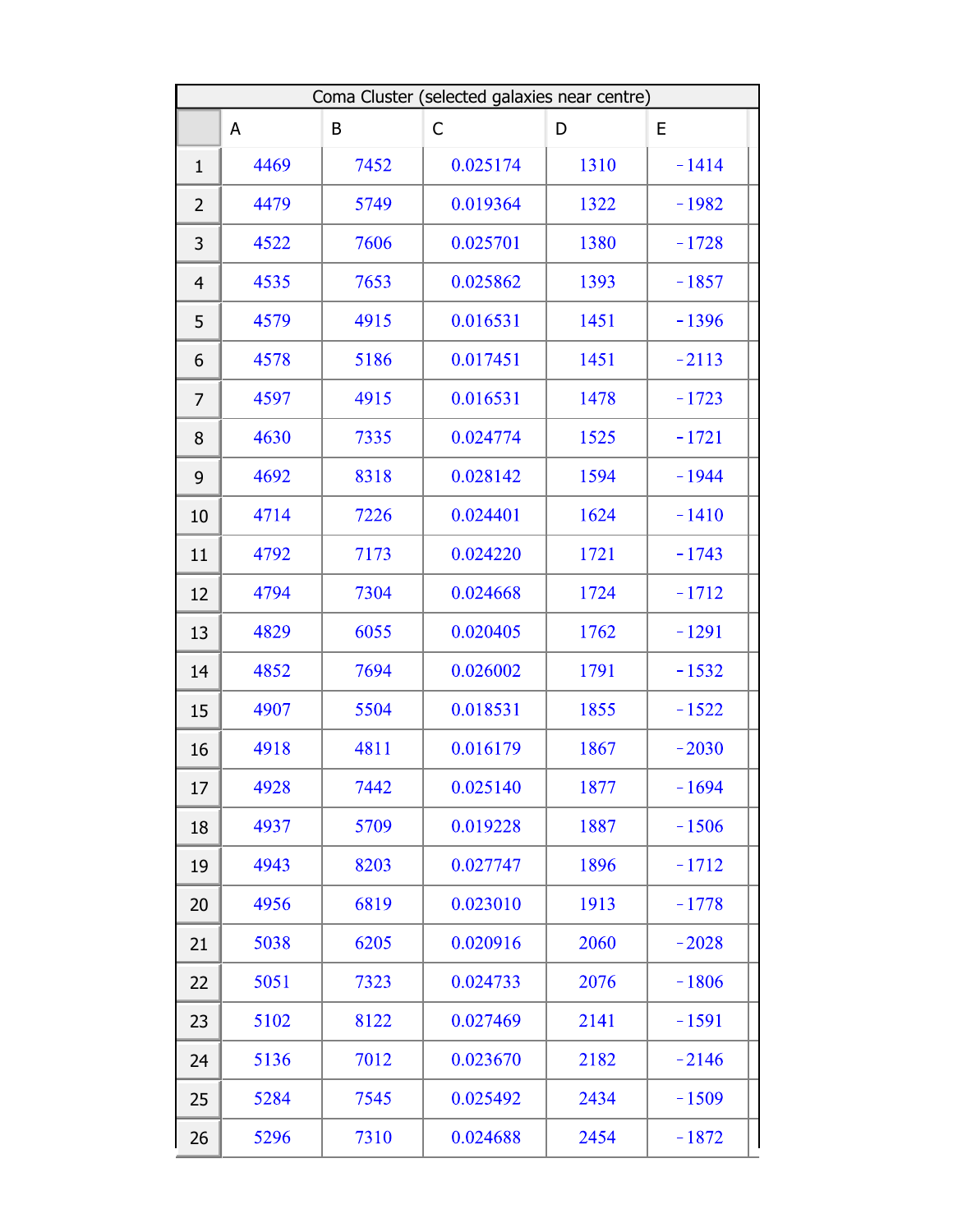$Mpc \coloneqq 3.086e22m$ ; # 1 megaparsec in metres

$$
3.086 \, 10^{22} \, \text{m} \tag{1}
$$

 $Msun := 2e30kg$ ; # solar mass

$$
2.10^{30} \text{ kg} \tag{2}
$$

$$
G := 6.67e - 11N \frac{m^2}{kg^2}; # gravitational constant
$$
\n
$$
\frac{6.67 \, 10^{-11} \, N \, m^2}{kg^2}
$$
\n
$$
dMpc := 92; #distance to the Coma Cluster in Mpc
$$
\n
$$
92
$$
\n(4)

**(4)**

### **Useful Equations:**

$$
U=-\frac{3}{5}\,\frac{GM^2}{R}\,^{~\#~gravitational~potential~energy} \nonumber\\ K=\frac{3}{2}\,M\sigma_v^2\,^{~\#~kinetic~energy}
$$

U = -2K: # *Virial theorem*

### **Solution**:

Create lists of the x and y coordinates of the galaxies (columns D and E, respectively).

xarcsec := Matrix( $\langle \langle 1310 \rangle, \langle 1322 \rangle, \langle 1380 \rangle, \langle 1393 \rangle, \langle 1451 \rangle, \langle 1451 \rangle, \langle 1478 \rangle, \langle 1525 \rangle, \langle 1594 \rangle,$  $(1624), (1721), (1724), (1762), (1791), (1855), (1867), (1877), (1887), (1896), (1913),$  $(2060), (2076), (2141), (2182), (2434), (2454)$ ;

 $\begin{bmatrix} 26 x 1 Matrix \\ Data Type: anything \\ Storage: rectangular \\ Order: Fortran\_order \end{bmatrix}$ 

**(5)**

 $xx := convert(xarcsec, list)$ 

- [1310, 1322, 1380, 1393, 1451, 1451, 1478, 1525, 1594, 1624, 1721, 1724, 1762, 1791, 1855, **(6)** 1867, 1877, 1887, 1896, 1913, 2060, 2076, 2141, 2182, 2434, 2454]
- varcsec := Matrix( $\langle \langle -1414 \rangle, \langle -1982 \rangle, \langle -1728 \rangle, \langle -1857 \rangle, \langle -1396 \rangle, \langle -2113 \rangle, \langle -1723 \rangle, \langle -1721 \rangle,$  $\langle -1944 \rangle, \langle -1410 \rangle, \langle -1743 \rangle, \langle -1712 \rangle, \langle -1291 \rangle, \langle -1532 \rangle, \langle -1522 \rangle, \langle -2030 \rangle, \langle -1694 \rangle, \langle$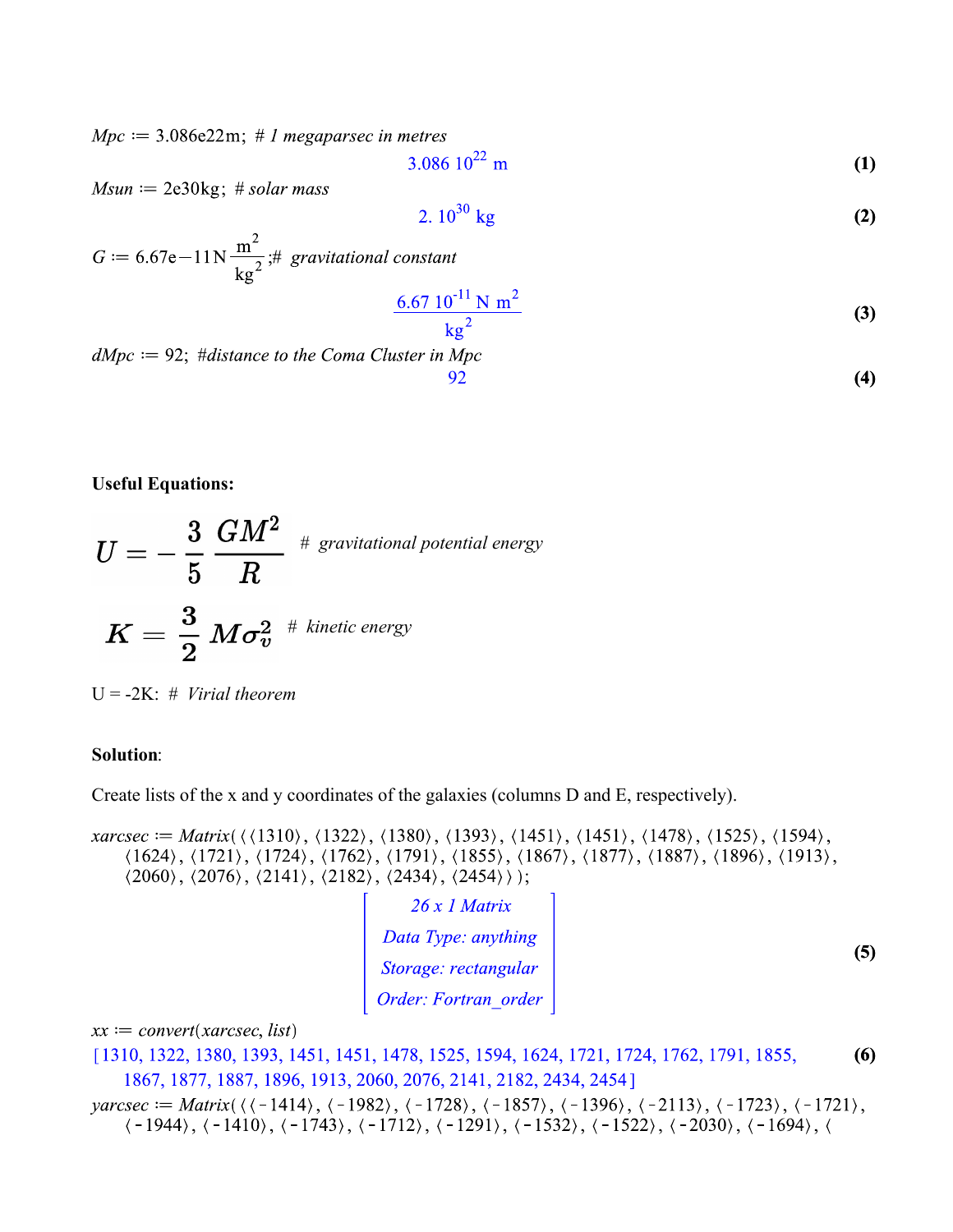$-1506$ ,  $(-1712)$ ,  $(-1778)$ ,  $(-2028)$ ,  $(-1806)$ ,  $(-1591)$ ,  $(-2146)$ ,  $(-1509)$ ,  $(-1872)$ ;

| $26x1$ Matrix        |  |
|----------------------|--|
| Data Type: anything  |  |
| Storage: rectangular |  |
| Order: Fortran order |  |

 $yy := convert(varcsec, list)$ 

 $[-1414, -1982, -1728, -1857, -1396, -2113, -1723, -1721, -1944, -1410, -1743, -1712,$ **(8)**  $-1291, -1532, -1522, -2030, -1694, -1506, -1712, -1778, -2028, -1806, -1591,$  $-2146, -1509, -1872$ ]

max([1310, 1322, 1380, 1393, 1451, 1451, 1478, 1525, 1594, 1624, 1721, 1724, 1762, 1791, 1855, 1867, 1877, 1887, 1896, 1913, 2060, 2076, 2141, 2182, 2434, 2454]) 2454 **(9)**

min( $\lceil -1414, -1982, -1728, -1857, -1396, -2113, -1723, -1721, -1944, -1410, -1743, -1712,$  $-1291, -1532, -1522, -2030, -1694, -1506, -1712, -1778, -2028, -1806, -1591, -2146,$  $-1509, -1872]$ 

$$
2146 \tag{10}
$$

Computing the maximum radius in arcseconds:

$$
rarcsec := evalf\left(\sqrt{(max(xx))^{2} + (min(yy))^{2}}\right)
$$
  
3259.974234

Create a matrix and list of the radial velocities, expressed as redshifts (column C).

 $z := \text{Matrix}(\langle 0.25174e-1 \rangle, \langle 0.19364e-1 \rangle, \langle 0.25701e-1 \rangle, \langle 0.25862e-1 \rangle, \langle 0.16531e-1 \rangle, \langle 0.17451e-1 \rangle,$  $(0.16531e-1), (0.24774e-1), (0.28142e-1), (0.24401e-1), (0.24220e-1), (0.24668e-1),$  $(0.20405e-1), (0.26002e-1), (0.18531e-1), (0.16179e-1), (0.25140e-1), (0.19228e-1),$  $(0.27747e-1), (0.23010e-1), (0.20916e-1), (0.24733e-1), (0.27469e-1), (0.23670e-1),$  $(0.25492e-1), (0.24688e-1))$ ;

| $26x1$ Matrix        |
|----------------------|
| Data Type: anything  |
| Storage: rectangular |
| Order: Fortran order |

**(12)**

**(11)**

 $convert(z, list)$ 

 $[0.025174, 0.019364, 0.025701, 0.025862, 0.016531, 0.017451, 0.016531, 0.024774, 0.028142,$ **(13)**  $0.024401, 0.024220, 0.024668, 0.020405, 0.026002, 0.018531, 0.016179, 0.025140,$ 0.019228, 0.027747, 0.023010, 0.020916, 0.024733, 0.027469, 0.023670, 0.025492,  $0.024688]$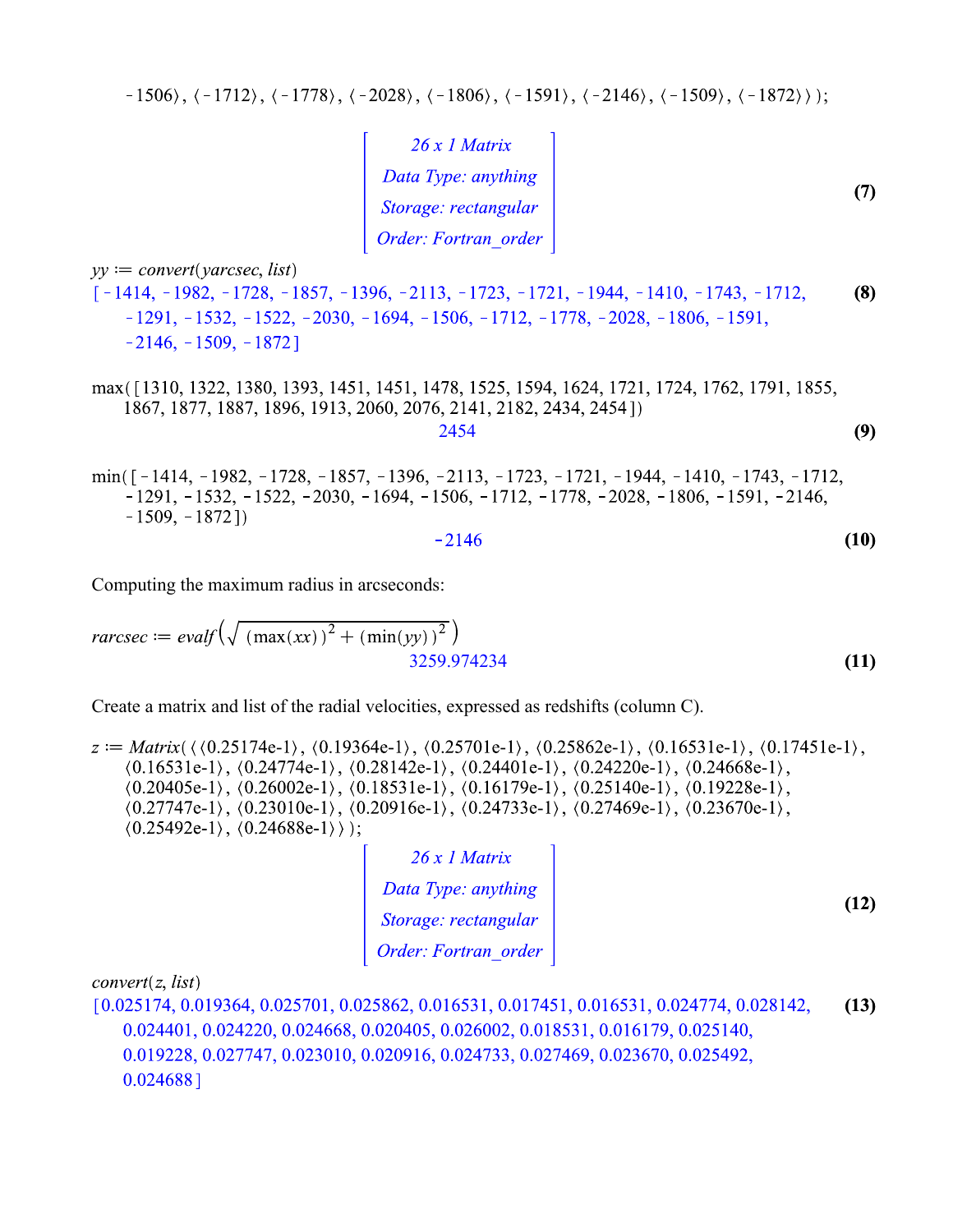Calculating the average redshift of the galaxies in the cluster:

 $zave := Mean(z);$ 

**(14)** 

Convert this value to a scalar for computational ease:

 $zave := SelectFirst(zave)$ 

$$
0.0229241923076923 \tag{15}
$$

Using the speed of light in km/s, (ckms) an estimate of the Hubble Constant (H0) can be calculated:

 $ckms := 3e5;$ 

$$
3.10^5 \t\t(16)
$$

$$
H0 := \frac{ckms\cdot zave}{dMpc};
$$
\n
$$
74.7528010033445 \tag{17}
$$

The currently accepted value is  $70\pm7$  km/s/Mpc (NASA, 2014).

Calculating the standard deviation of the redshifts:

$$
sigz := StandardDeviation(z);
$$

$$
\left[ \begin{array}{c} 0.00370946964424006 \end{array} \right]
$$
 (18)

Calculating the 1sd velocity dispersion of the galaxies:

 $sigvkms := sigz\cdot ckms;$ 

$$
1112.84089327202 \t\t(19)
$$

Converting from a vector element to a scalar for easier calculation:

 $sigvkms := SelectFirst(sigvkms)$ 

$$
1112.84089327202 \t\t (20)
$$

Converting to metres/sec:

$$
sigv := sigvkms \cdot 1000 \frac{\text{m}}{\text{s}};
$$
\n
$$
\frac{1.11284089327202 \, 10^6 \, \text{m}}{\text{s}}
$$
\n(21)

Calculating the characteristic radius in Mpc: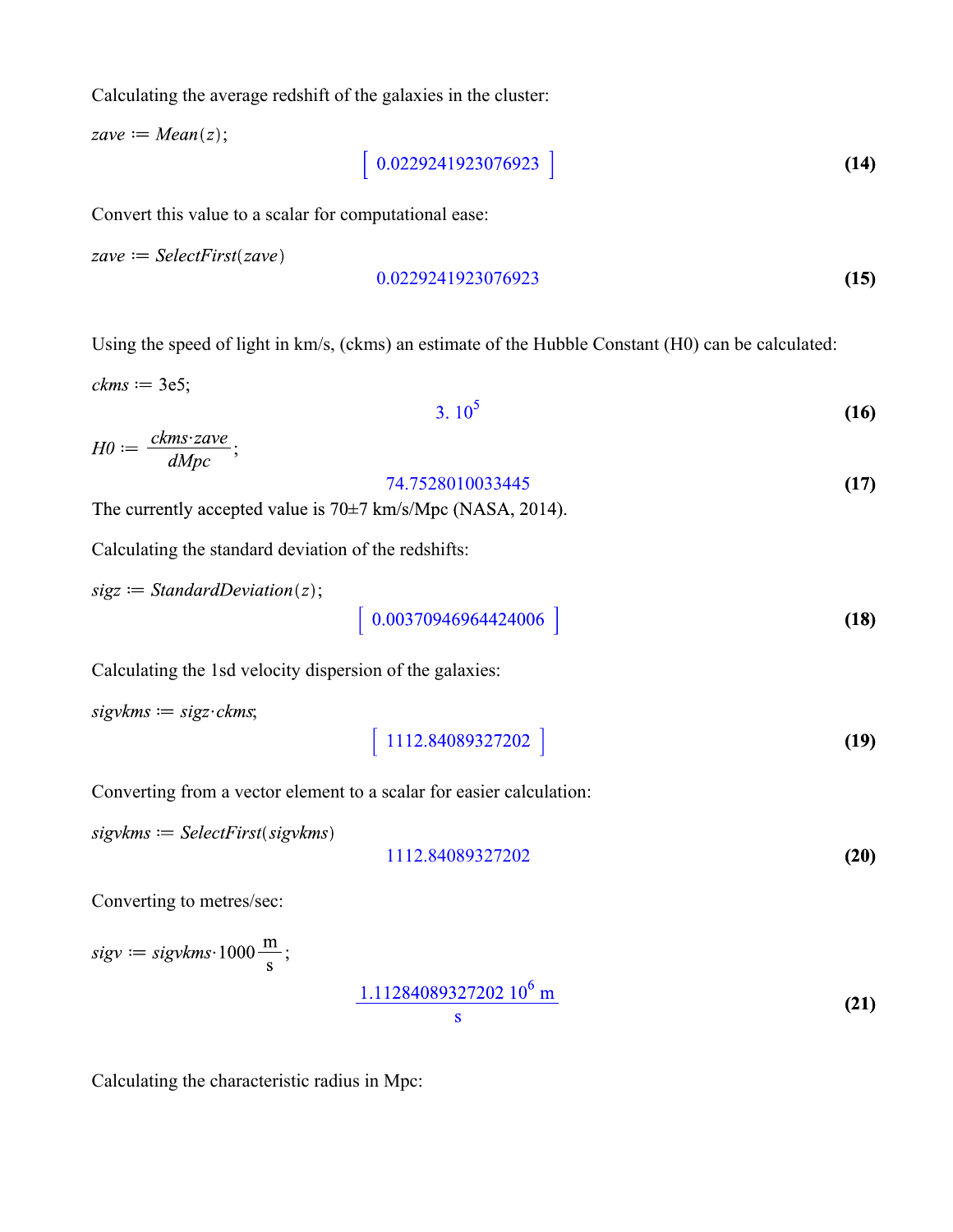$rMpc := \frac{dMpc \cdot raresec}{206265};$ 

1.454040334

The Coma cluster has a greater radius than this, but we are looking only at selected galaxies near the centre. Converting this figure to metres:

 $R := rMpc \cdot Mpc$ ;

$$
4.487168471 \ 10^{22} \ \mathrm{m} \tag{23}
$$

**(22)**

Calculating the total mass of the cluster via the virial theorem, based on the assumption that most of the mass is located near the centre:

$$
M := simplify\left(\frac{5 \cdot sigv^2 \cdot R}{G}\right)
$$
  
4.16564923966514 10<sup>45</sup> kg (24)

Expressing the total mass of the cluster in solar masses:

$$
Mtot := \frac{\%}{Msum};
$$

$$
2.08282461983257 \ 10^{15} \tag{25}
$$

Calculating the baryonic mass of the Coma cluster, assuming roughly 1000 galaxies, each with  $10^{11}$ solar-type stars:

 $Mbar := 1000 \cdot 1e11;$ 

$$
1.000 \; 10^{14} \tag{26}
$$

Calculating the percentage of dark matter to baryonic matter:

$$
fDM := 1. - \frac{Mbar}{Mtot};
$$
\n
$$
0.951988276378239
$$
\n(27)

This figure of 95% is the maximum found in a number of galaxy clusters (Schombert, 2015).

----------------------------------------------------------------------------

References

Biviano, A., Durret, F., Gerbal, D., Le Fèvre, O., Lobo, C., Mazure, A., and Slezak, E. (1995). A catalogue of velocities in the central regions of the Coma cluster. *Astron. Astrophys. Suppl.* Ser. 111, 265 -274.

Goldberg, D. (2013). Physics 231: Introductory Astrophysics. http://mimas.physics.drexel.edu/phys231/ (Accessed 2015-12-17).

Mattson, B. (2015). The Cosmic Distance Scale. NASA: Goddard Space Flight Center. http://imagine.